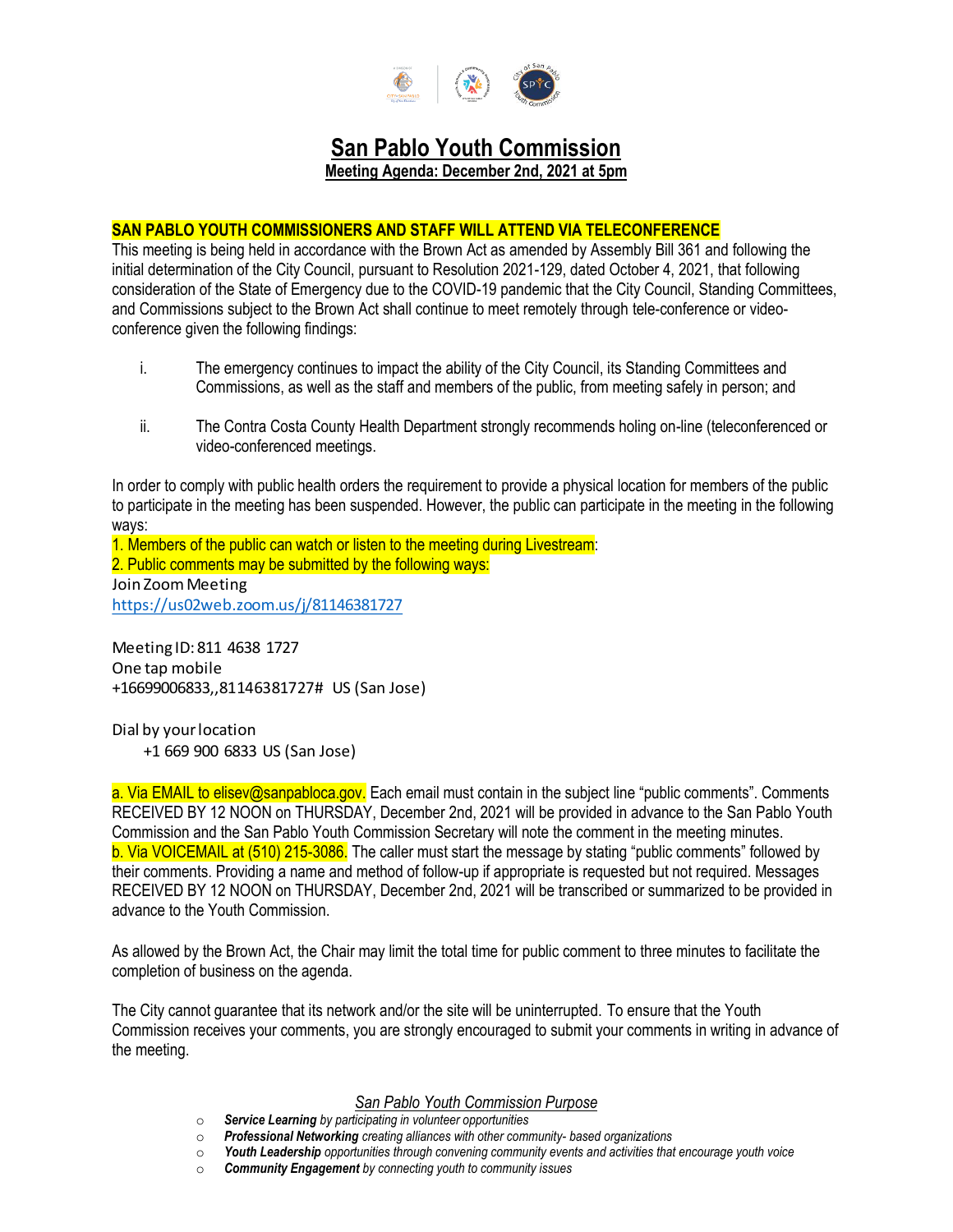

Please note that all information provided in public comments including phone number called with, email addresses and any other personal information written or stated is subject to disclosure on the broadcast of the video- or teleconferenced meeting. Comments posted online will not include personal information.

In accordance with the Americans with Disabilities Act, persons requiring assistance or auxiliary aids in order to participate should contact the Youth, School, & Community Partnerships Division at City Hall, 1000 Gateway Avenue, San Pablo, or by calling (510) 215-3086, as soon as possible prior to the meeting. The City will give such requests primary consideration, taking into account undue financial and administrative burdens or fundamental alterations in the city service, program or activity.

The full agenda packet may also be viewed on the city website at [https://www.sanpabloca.gov/1467/San-Pablo-](https://www.sanpabloca.gov/1467/San-Pablo-Youth-Commission)[Youth-Commission.](https://www.sanpabloca.gov/1467/San-Pablo-Youth-Commission)

Copies of this Agenda and non-exempt public records relating to an open session item on this agenda will be available for public view at the Youth, School, & Community Partnerships Division, 1000 Gateway Avenue, San Pablo.

Written comments on agenda items shall be submitted by Noon the day of the meeting to allow sufficient time for copying and consideration before the Youth Commission consideration of the agenda item. Written comments exceeding one page must be submitted by 7:30 a.m. the day of the meeting.

# *San Pablo Youth Commission Purpose*

- o *Service Learning by participating in volunteer opportunities*
- o *Professional Networking creating alliances with other community- based organizations*
- o *Youth Leadership opportunities through convening community events and activities that encourage youth voice*
- o *Community Engagement by connecting youth to community issues*